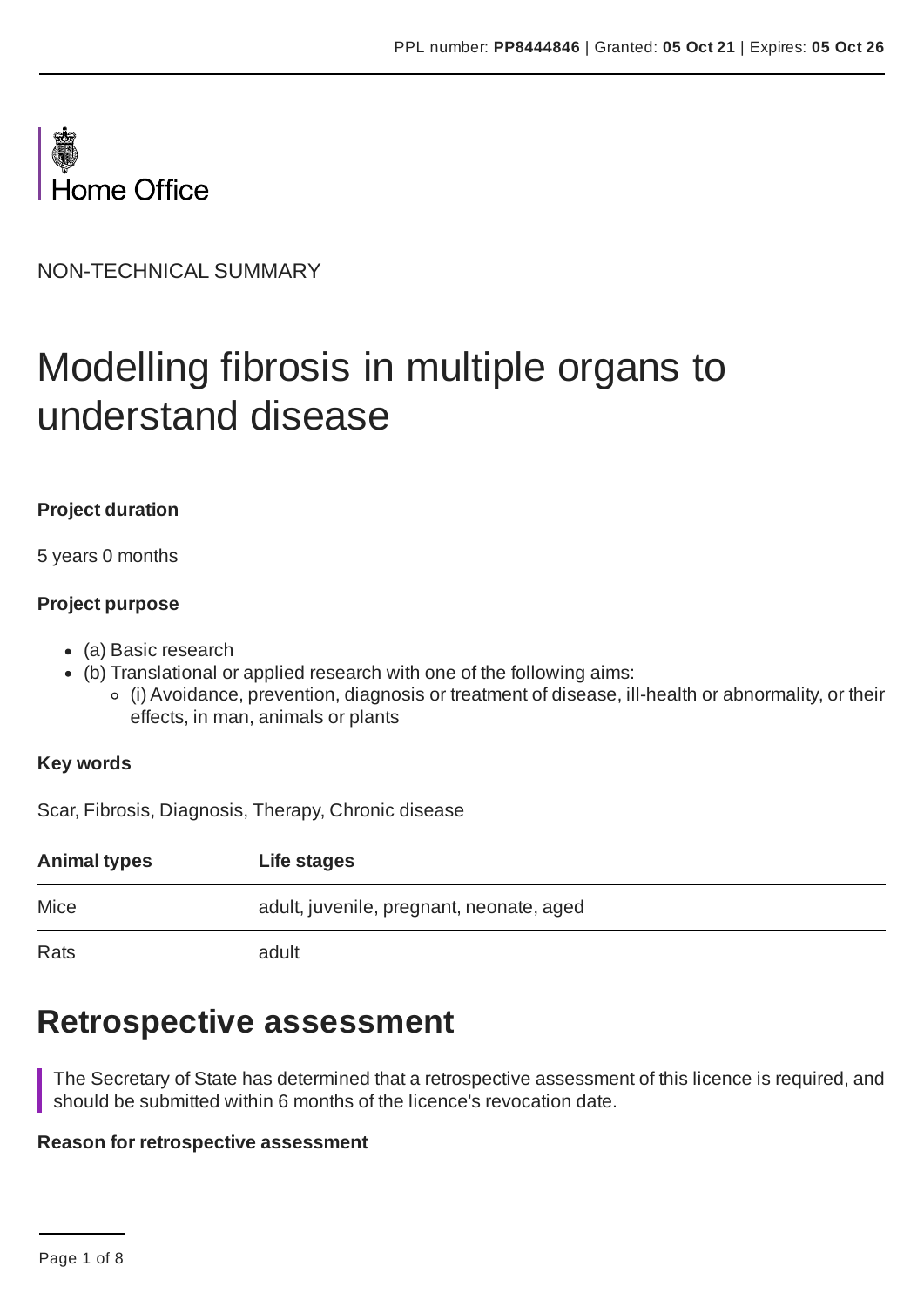This may include reasons from previous versions of this licence.

Contains severe procedures

# **Objectives and benefits**

### **Description of the projects objectives, for example the scientific unknowns or clinical or scientific needs it's addressing.**

### **What's the aim of this project?**

The aim of this project is to provide a greater understanding of how scarring (or fibrosis) occurs in chronic diseases that can affect any organ in the body. In some instances fibrosis can even lead to multiple organ failure and/ or cancer. The goal is find better ways of diagnosing fibrosis early enough to reverse the disease process and develop new medicines to reduce or remove the scar and improve disease outcome.

#### **A retrospective assessment of these aims will be due by 05 April 2027**

The PPL holder will be required to disclose:

- Is there a plan for this work to continue under another licence?
- Did the project achieve it's aims and if not, why not?

**Potential benefits likely to derive from the project, for example how science might be advanced or how humans, animals or the environment might benefit - these could be short-term benefits within the duration of the project or long-term benefits that accrue after the project has finished.**

#### **Why is it important to undertake this work?**

Fibrotic diseases (or scarring) are increasing and a major cause of death worldwide. In some cases, end-stage diseases can be treated by transplantation; however, there is a huge shortage of donor organs; significant side-effects from medicines (to suppress rejection by the body); and focus on endstage disease is too late. Urgent development of novel diagnostics to determine stage of disease and anti-fibrotic medicines are needed. This requires a better understanding of the underlying process of fibrosis to develop hypothesis based approaches to newly identify factors that are present specifically during certain stages of disease, allowing highly targeted strategies for therapeutic intervention.

#### **What outputs do you think you will see at the end of this project?**

We anticipate new information will be published in scientific journals. However, we also expect some experiments will lead to novel discoveries for patient benefit. We hope much of our work will lead to new products (such as diagnostics) or for development as new treatments to improve scarring in disease.

#### **Who or what will benefit from these outputs, and how?**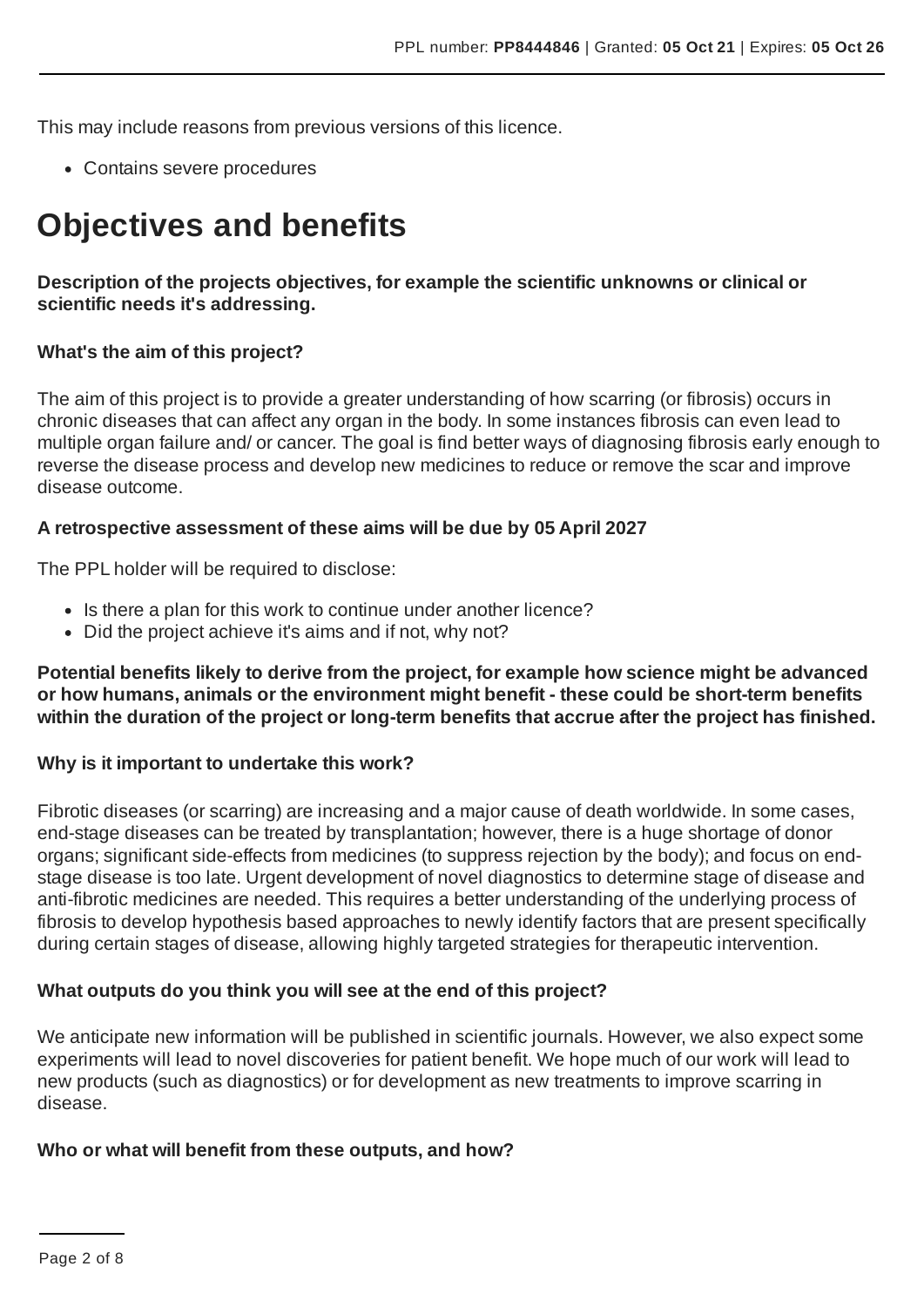Short term benefits of this project will be to the broad scientific community investigating chronic disease with new data on how fibrosis occurs. Long-term benefits will see our data being applied to health care as has been the case already for our studies. We have recognised that the transition from discovery in cells, through to animal models and toward human / patient benefit can take up to 10 years. However, we have found this to be a reality and our work is already being applied as novel tests to diagnose liver disease in the clinical setting. Our goal is to ensure all organ fibrosis we investigate as part of this project is eventually translated to human disease and patient benefit.

#### **How will you look to maximise the outputs of this work?**

We collaborate broadly with the national and international scientific community. This will continue with personal dissemination of knowledge. More broadly our work will be published in high quality scientific journals as happens now to capture the widest readership. Even where our work is at preliminary stages, we present this at scientific meetings (with published abstracts) meaning that even approaches that may not be successful in our hands will be of use to the scientific community in this area. Through progressing our work for patient benefit we are also engaged with patient and public involvement (PPI) groups currently for liver fibrosis, lung fibrosis (including from COVID19 infection) and multimorbidity fibrosis (affecting any organ).

### **Species and numbers of animals expected to be used**

- Mice: 30450
- Rats: 1500

# **Predicted harms**

**Typical procedures done to animals, for example injections or surgical procedures, including duration of the experiment and number of procedures.**

# **Explain why you are using these types of animals and your choice of life stages.**

This project intends to use rats and mice. For experiments with a primary focus on the use of ex vivo tissues or cells, the use of rats will be considered where this will significantly reduce the number of animals needed to generate sufficient material. The ability to use material originating from a single animal across several different conditions will provide increased statistical power to experiments by limiting variability and allowing paired approaches to analyses. Moreover, the use of rat where possible provides a closer genetic link to human - i.e. rats share more DNA in common with humans than mice do, so represent a better match. However, the use of mice is unavoidable as it provides a wellrecognised species for work involving genetic alterations and there are standard protocols, methods and reagents used that have been optimised for this species with acknowledged benefits for use.As an adult disease - we will use adult animals to induce fibrosis by various methods depending on the organ under study.

#### **Typically, what will be done to an animal used in your project?**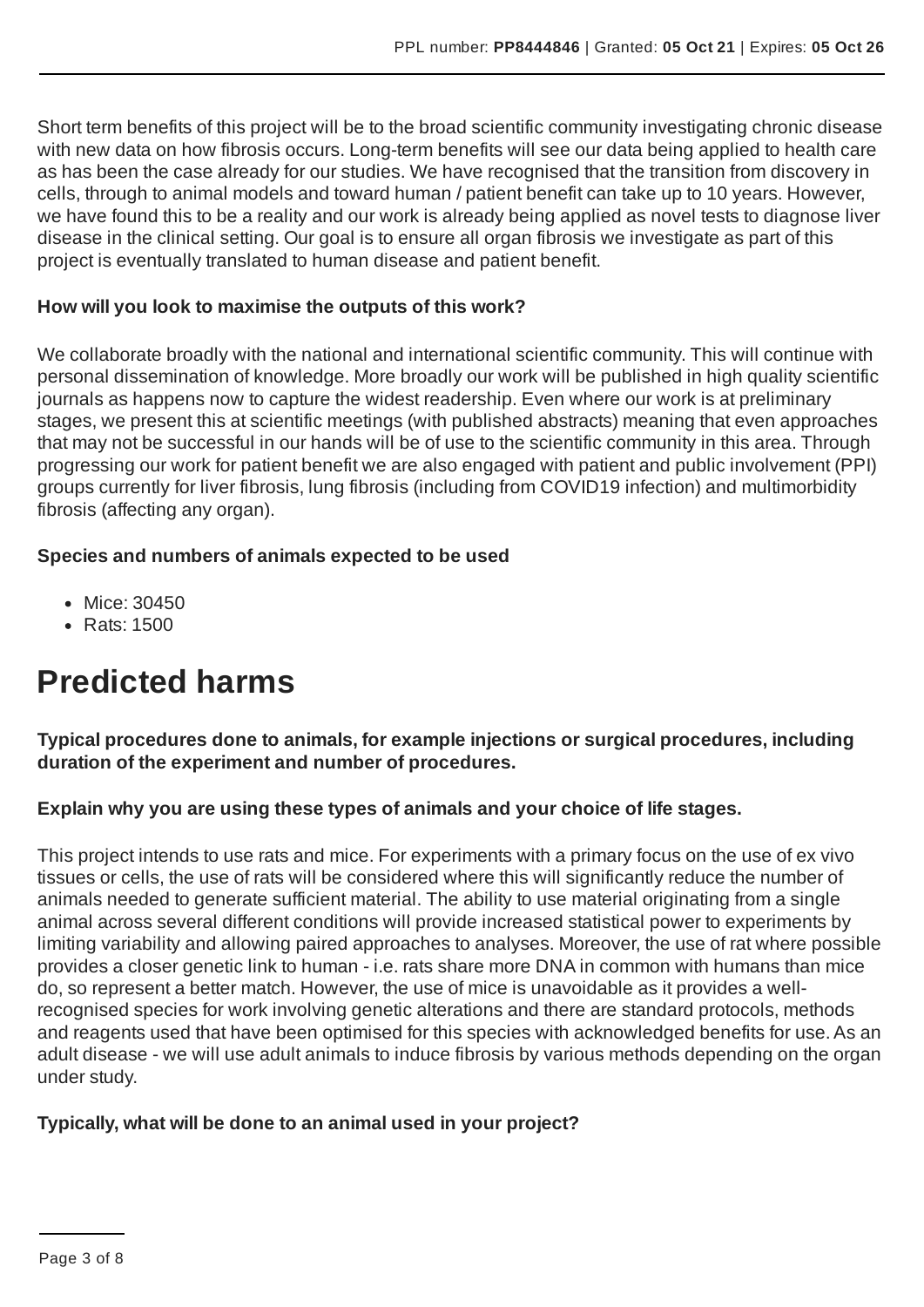In any organ, fibrosis (or scarring) occurs through tissue damage. Depending on the organ under study, this will be achieved through injections or inhalation of tissue damaging compounds, through dietary changes or by surgical procedures. To understand the initial phase of disease duration of experiments may only last up to 72 hours. However, to understand the long-term progress of disease experiments may last several months. For example some chronic fibrosis models can take 12 weeks to fully replicate the human disease and for progression to cancer (which can occur in the liver) this can take up to 60 weeks.

In some cases, where we have discovered new ways to treat and improve fibrosis, we will use medicines to treat the animals with fibrosis. From our previous experience this usually takes place in the middle of the disease model so that we see the real effect of medicines in halting or reversing the scar.

# **What are the expected impacts and/or adverse effects for the animals during your project?**

In most instances, following completion of each project animals will be humanely killed and tissue from animals will be removed for studies in the laboratory. In some instances, animals will be treated with agents that cause fibrosis.Although transient discomfort may occur at the time of administration the animals appear normal soon afterwards. Similar to humans, animals can sustain fibrotic injury for a long period of time with no apparent symptoms. In the rare scenario that an animal shows signs of organ failure the animal will be humanely killed to ensure the animal does not exceed the severity limits set out in the project. Some animals will undergo surgery to induce fibrosis, but these are not lifethreatening procedures. For surgical induced models animals receive post operative care including pain reducing agents. For some chronic disease models associated with scarring, the most common adverse effect is weight loss usually toward the end of the experiment. However these are typically within the shorter time periods of experiments (up to 2 weeks) and generally, aside from this, animals typically appear well. In lung fibrosis, shortness of breath can occur but is unlikely in the timescale of our experiments (up to 28 days). For the liver, liver fibrosis commonly leads to liver cancer in human. We have an experimental model to investigate this in mice using an injected chemical. These animals will develop tumours specifically in their liver typically towards the end of the experiment.

# **Expected severity categories and the proportion of animals in each category, per species.**

# **What are the expected severities and the proportion of animals in each category (per animal type)?**

The fibrosis models have been selected as they are generally well tolerated in rodents. The expected overall severity for the majority of this project is moderate and animals will be closely monitored for any adverse affects.

Approximately 50% of rats and mice involved in this project will experience mild severity limit, 40% moderate severity limit and 10% severe.

# **What will happen to animals at the end of this project?**

Killed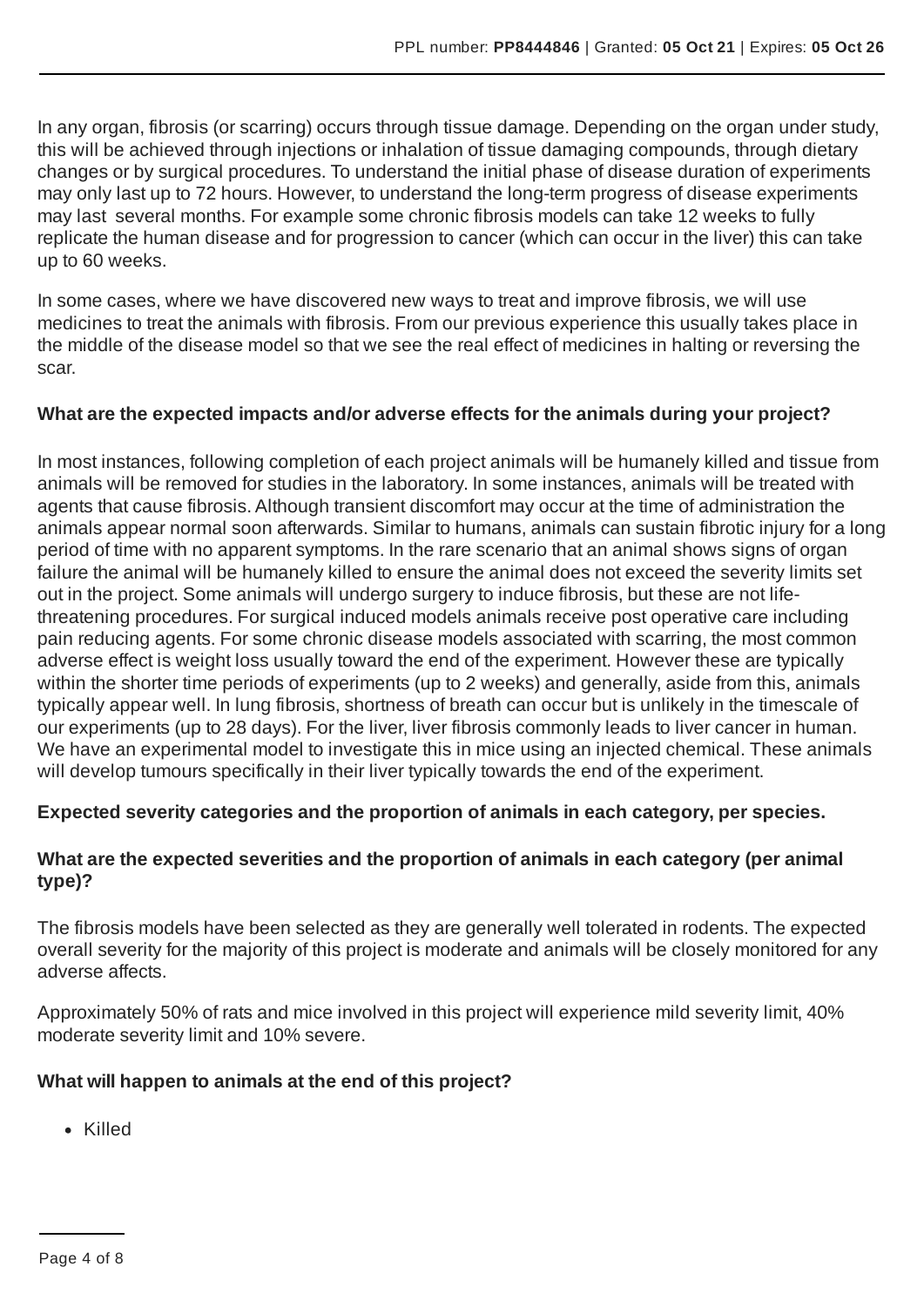### **A retrospective assessment of these predicted harms will be due by 05 April 2027**

The PPL holder will be required to disclose:

What harms were caused to the animals, how severe were those harms and how many animals were affected?

# **Replacement**

**State what non-animal alternatives are available in this field, which alternatives you have considered and why they cannot be used for this purpose.**

### **Why do you need to use animals to achieve the aim of your project?**

Despite progress in understanding the biology of scarring (fibrosis) in chronic diseases, many discoveries have been unsuccessfully translated for patient benefit.

In addition, fibrotic disease and cancer are complex processes that progress and resolve over many weeks. This involves not only the affected organ, but also the immune system, production of factors that promote the disease process and cell-cell interactions during the periods of tissue damage and repair involved in fibrosis. For this reason, it is not possible to study these events in an in vitro/ ex vivo system as studying various cell types in isolation in vitro (cells / tissues in a dish) would not provide us with any insights into complex cell interactions within the body system during fibrosis.

#### **Which non-animal alternatives did you consider for use in this project?**

There are several possible non-animal alternatives that we have considered. These include:

- Established cell lines as a useful starting point for assessing the efficacy and tolerability of therapeutic interventions and genetic manipulation. These can also be used in initial molecular studies prior to animal work.
- Human tissue obtained from people undergoing invasive diagnostic sampling (e.g. biopsy tissue). Tissue can be used as a pre-screen prior to animal studies.
- Computer modelling using published datasets.

Although some aspects can be investigated directly in cells and tissues, unfortunately we cannot understand fully the complex process of fibrosis. Current models in human tissue are typically limited to taking the tissue or specific cells into a dish. We use this but it is very limited to a short time frame and cells/tissues rapidly lose function when taken from the body.

Moreover, where specific genes have been identified as critically important in driving the disease process we are unable to manipulate these well enough in the currently available systems in human.

Despite these limitations with the current non-animal alternatives, where possible we will use the above as partial replacement as much as is practically possible

Page 5 of 8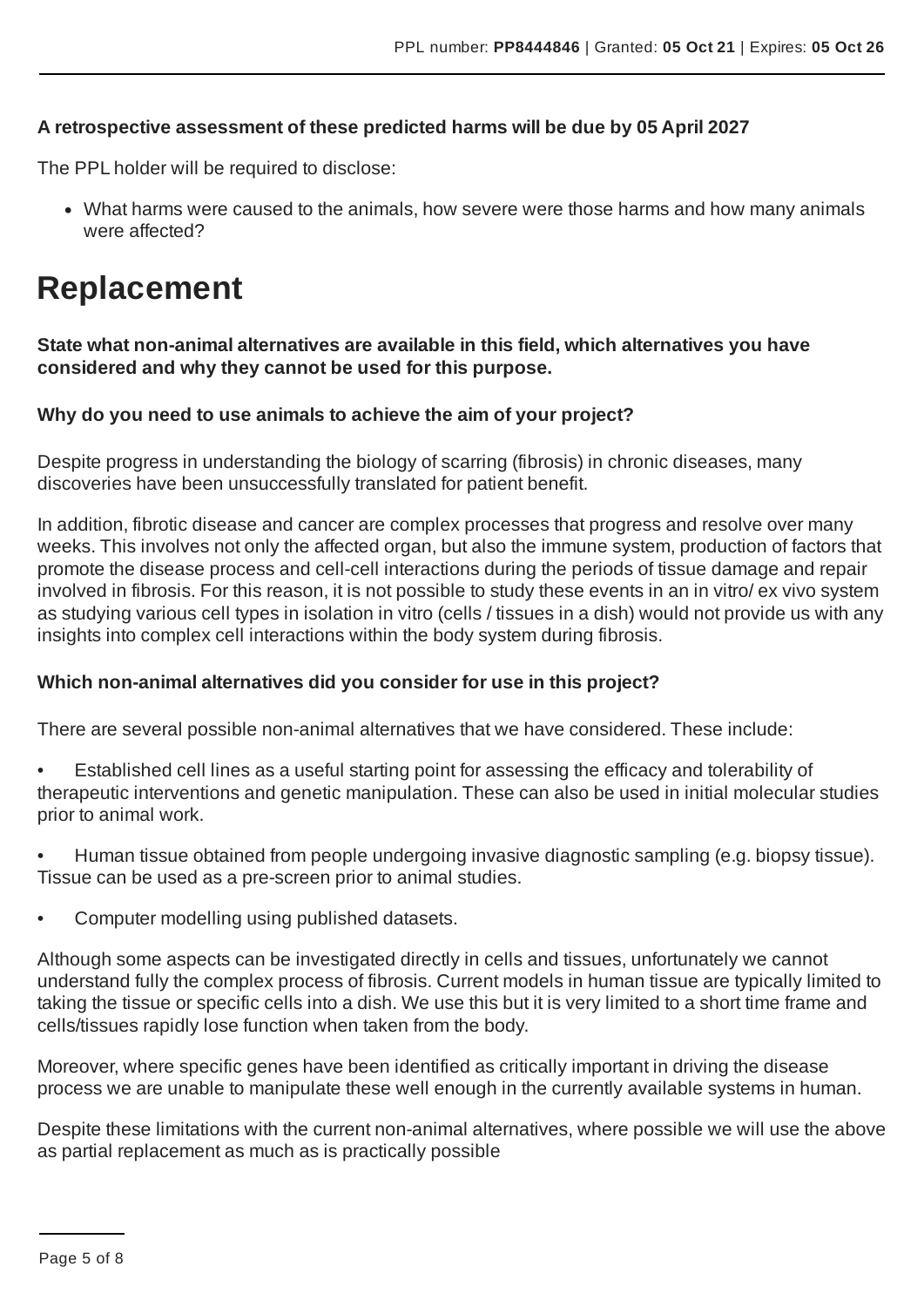#### **Why were they not suitable?**

Immortalised cell lines deviate from the normal behaviour of cells over time and are therefore not a robust model in isolation. They also do not capture the complex interplay between different cell types. Where appropriate, preliminary investigations will be performed using established cell lines in vitro before progressing into use of primary cells or tissues ex vivo and through to in vivo studies.

The currently available models that use humans cells or tissues cannot fully recapitulate the whole body environment involved in disease progression. This involves a complex interaction of different cell types and the damaged tissue / scar environment. The models are also short lived so do not replicate the process involved in fibrosis which occurs over many years in human.

We will continue to ensure all animal studies and discoveries are translated to human tissue as we already have in the past.

#### **A retrospective assessment of replacement will be due by 05 April 2027**

The PPL holder will be required to disclose:

What, if any, non-animal alternatives were used or explored after the project started, and is there anything others can learn from your experience?

# **Reduction**

**Explain how the numbers of animals for this project were determined. Describe steps that have been taken to reduce animal numbers, and principles used to design studies. Describe practices that are used throughout the project to minimise numbers consistent with scientific objectives, if any. These may include e.g. pilot studies, computer modelling, sharing of tissue and reuse.**

#### **How have you estimated the numbers of animals you will use?**

We have carried out statistical calculations for our models and have a great deal of experience having published in peer reviewed journals of the numbers required to ensure significant results are produced using both in vitro (cells in a dish) and in vivo (in the animal) experiments. For the majority of our work this typically requires 5 animals in 4 groups (to include control measure for both those undergoing fibrosis induction).

#### **What steps did you take during the experimental design phase to reduce the number of animals being used in this project?**

In designing our project we have used expertise from statisticians who are part of the NC3R's Experimental Design Assistant (EDA). For any new models that require experimental design we will seek similar advice and in addition consult the NC3Rs EDA.

#### **What measures, apart from good experimental design, will you use to optimise the number of animals you plan to use in your project?**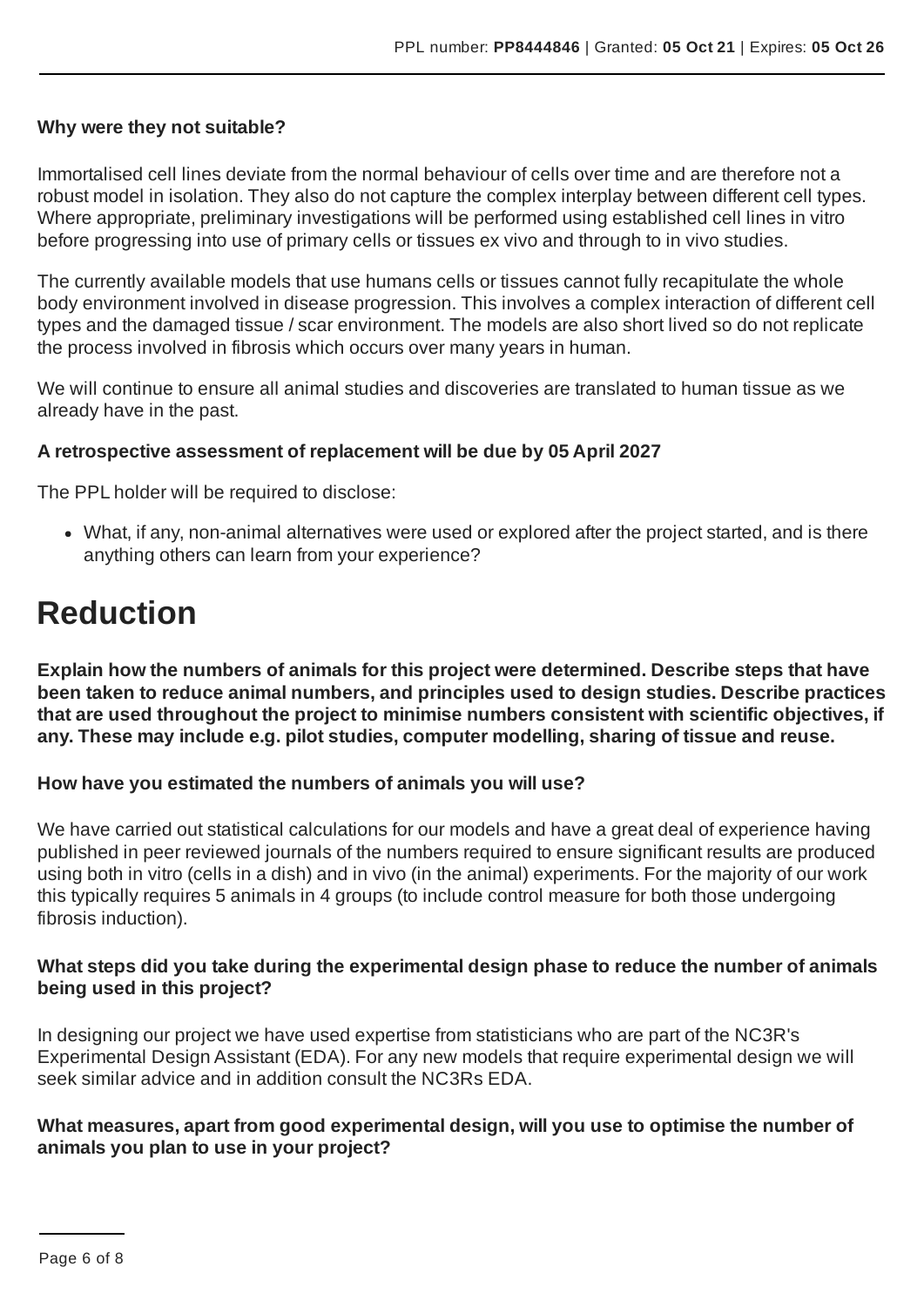From our current (and previous) project licences we have gained a lot of experience and information to instruct our experiments. This includes detailed calculations and real experimental outcomes for number of animals required. In many cases we have archived control tissue from previous experiments so we can reduce animal numbers by only carrying out the treatment (for example only inducing fibrosis). For many of our experimental models we can only use male animals (many female animals are protected from fibrosis in several organs). However, in this broad project we can now use females for many of our experiments including all cell preparation and even some in vivo fibrosis experimental models. Where possible we make use of human cells and tissue to further reduce the need for animals. In addition, we are very well organised as a group and routinely make use of several tissues from one animal such as liver, lung, kidney and heart. These structures already in place in the group ensure we limit the number of animals used for this project.

# **A retrospective assessment of reduction will be due by 05 April 2027**

The PPL holder will be required to disclose:

• How did you minimise the numbers of animals used on your project and is there anything others can learn from your experience?

# **Refinement**

**Give examples of the specific measures (e.g., increased monitoring, post-operative care, pain management, training of animals) to be taken, in relation to the procedures, to minimise welfare costs (harms) to the animals. Describe the mechanisms in place to take up emerging refinement techniques during the lifetime of the project.**

**Which animal models and methods will you use during this project? Explain why these models and methods cause the least pain, suffering, distress, or lasting harm to the animals.**

In the case of cellular studies, we will use rats as this allows a greater analysis of the mechanisms associated with the disease process compared to mouse, due to closer genetic proximity to human. However, for in vivo studies, mice will be necessary based on the use of genetically modified strains.

To investigate the therapeutic potential of our findings in fibrotic disease in different organs from multiple insults, it is necessary to use more than one model of injury. We have chosen established models of organ fibrosis that have good comparison with the human disease and have been refined over many years in labs worldwide. In all cases the models used are well tolerated.

#### **Why can't you use animals that are less sentient?**

The experiments proposed will use the simplest possible animal system. The mouse and rat are the only systems we can use as they have good replication of the human disease process (induced by fibrosis) and the mammalian system provides all cellular interactions (for example with an intact immune system and endocrine system). Moreover, the mouse is the only mammalian system that allows broad genetic manipulation of specific discoveries as potential therapies in disease. The use of terminally anaesthetised animals would not allow the course of disease to be studied.